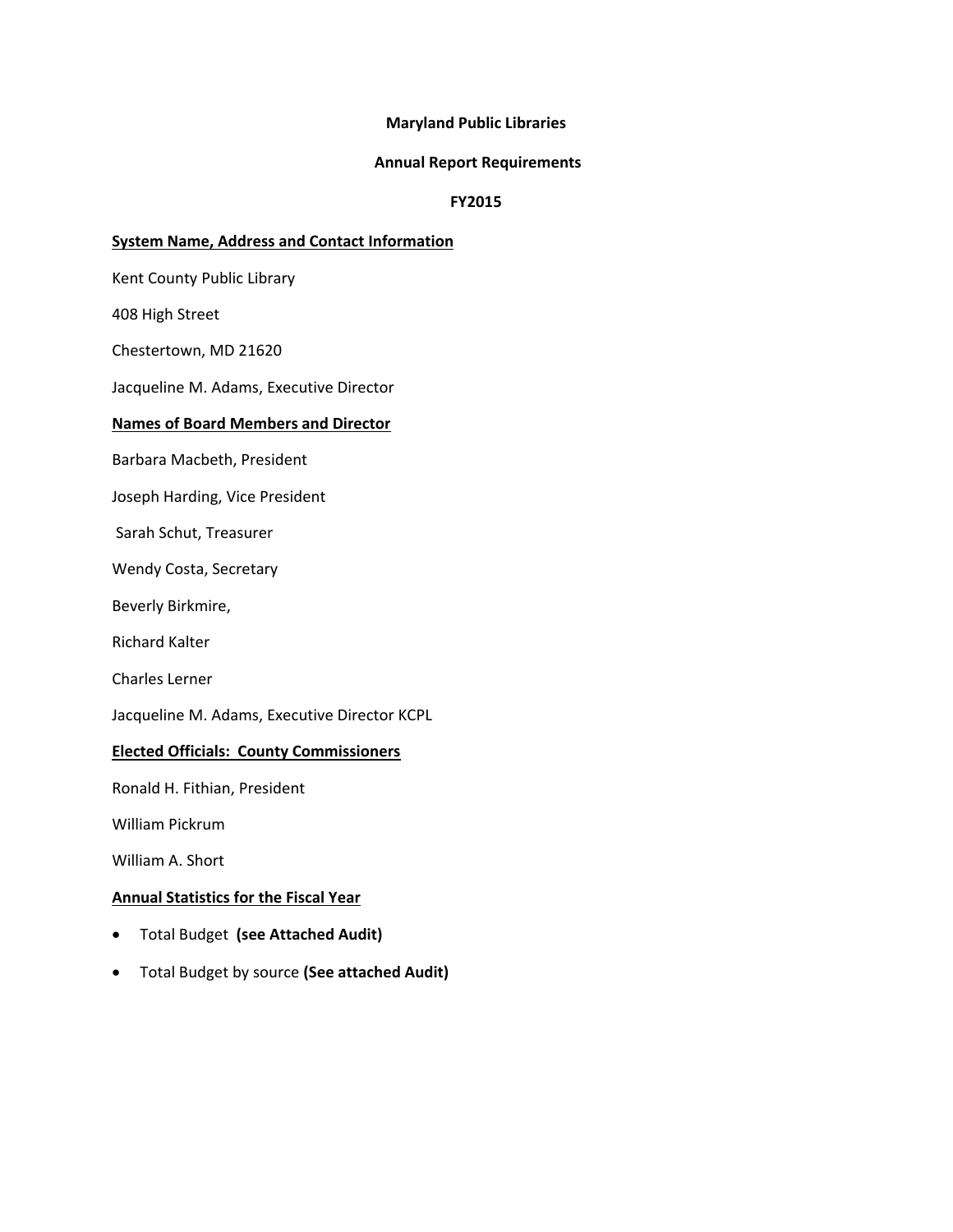#### **Other Statistics**

- Branches & Bookmobiles **(4)**
- Materials Collection, including electronic books **(49,416)**
- Materials Circulated **(137,365)**
- Registered Borrowers **(13,629)**
- Information Questions Answered **(9,183)**
- Number of Library Visits **(94,902)**
- Number of Programs/Attendance **(471/8,877)**
- ILL (received: ) **(3,354)**
- Personnel **(14.0)**
- Public Access Computers **(42)**

## **Library Highlights**

Goals for the second year of the Strategic Long Range plan adopted on October 7, 2013, were developed and implemented and achieved including:

- Provided a diverse collection that reflects the needs and interests of the community
- Redesigned library space to incorporate trends toward alternate formats
- Purchased NoveList Reader's advisory database
- Ensured that each staff member has technical competencies relative to his/her position in the organization
- Conducted at least 12 regularly scheduled public computer training classes including online resources at varying levels
- Conducted survey/community needs assessment on emerging technology needs of the community
- Incorporated capital grant funds into the redesign plan to include renovation of restrooms and replacement of the circulation desk in the Chestertown Branch
- Allowed selective use of main meeting room evenings and weekends
- Kept Chestertown open one night as week on a trial basis
- Offered evening programs at North County
- Partnered with Department of Social Services to meet with Case Workers and provide them with library information for distribution
- Partnered with DLLR to help prepare patrons for employment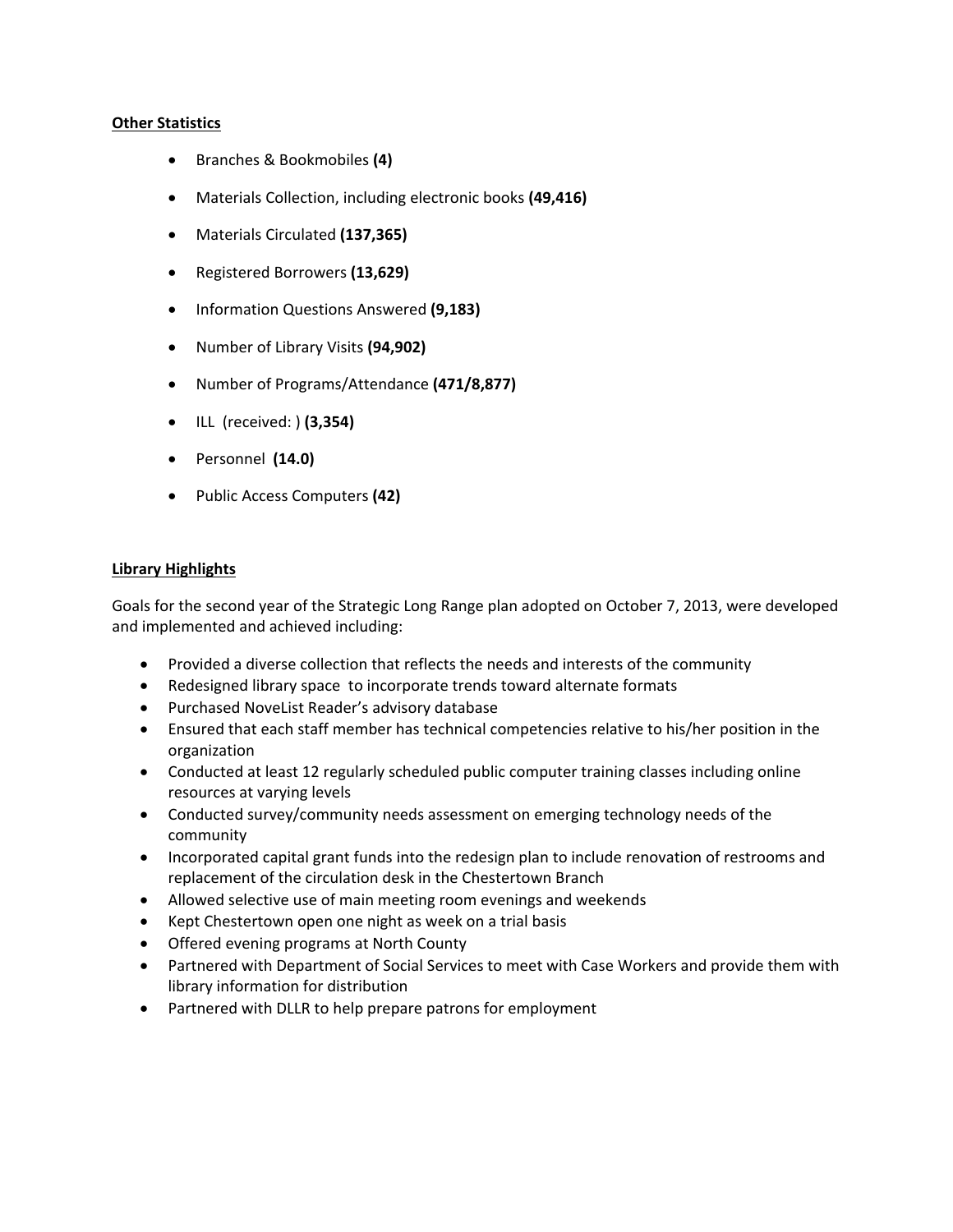KCPL received a waiver to continue the FY 2015 \$93,000 State Capital Grant into FY 2016 to renovate the restrooms and install a new circulation desk. An architect was hired to design the ADA restrooms and a new design was chosen for the circulation desk. Renovations will be completed by December 2015.

The KCPL Foundation was the fortunate recipient of a second PNC Grow up Great Grant. The grant was targeted to families located in our Title I school districts and focused on training for early childhood professionals, STEM initiatives, and hosting family fun nights that focused on the importance of pretend play. In addition KCPL greatly enhanced its ability to provide early learning programming by purchasing tools for creating preschool crafts and by enhancing story time with a variety of finger puppets for children to use. These family programs are extremely valuable in showing families what the library has to offer, modeling positive parent/child interactions, and teaching families the importance of purposeful play

The Chestertown Branch continued to be open on four holidays that it was previously closed to provide added hours of library service to the community and to serve as a holiday destination for appropriate programs and services. In addition the Chestertown Branch stayed open on Wednesday night on a trial basis. The North County branch allowed book clubs to use the facility after hours and held evening events

Trustee membership remained constant and their engagement remained high. Two new members, Sarah Schut and Charles Lerner were appointed to five year terms.

The community, in the form of the municipalities, the Friends, the Foundation and the general community continued their support.

# **Library Service Highlights**

# **Technology Classes**

## **Adults**

- Digital Drop in twice a month at Chestertown and as needed at other branches
- "Computer Connection" Classes twice a month that included: Introduction to Apps parts 1 and 2, Beyond the Basics, Search, request, organize, Introduction to Microsoft Word 2010 and Exploring the elibrary
- Downloadables: e books, audio books, etc.
- "One on one" technology appointments with knowledgeable staff
- Computer instruction in Spanish as needed

## **Children**

- Multiplayer Minecraft computer gaming in a group setting, Brush Bots robotics & circuits, SpinBots ‐ robotics & circuits, LED Art ‐ robotics & circuits, Makey Makey Science: creating circuits & using printed circuit boards that will control computer functions
- Storytimes (we incorporate apps on the iPad)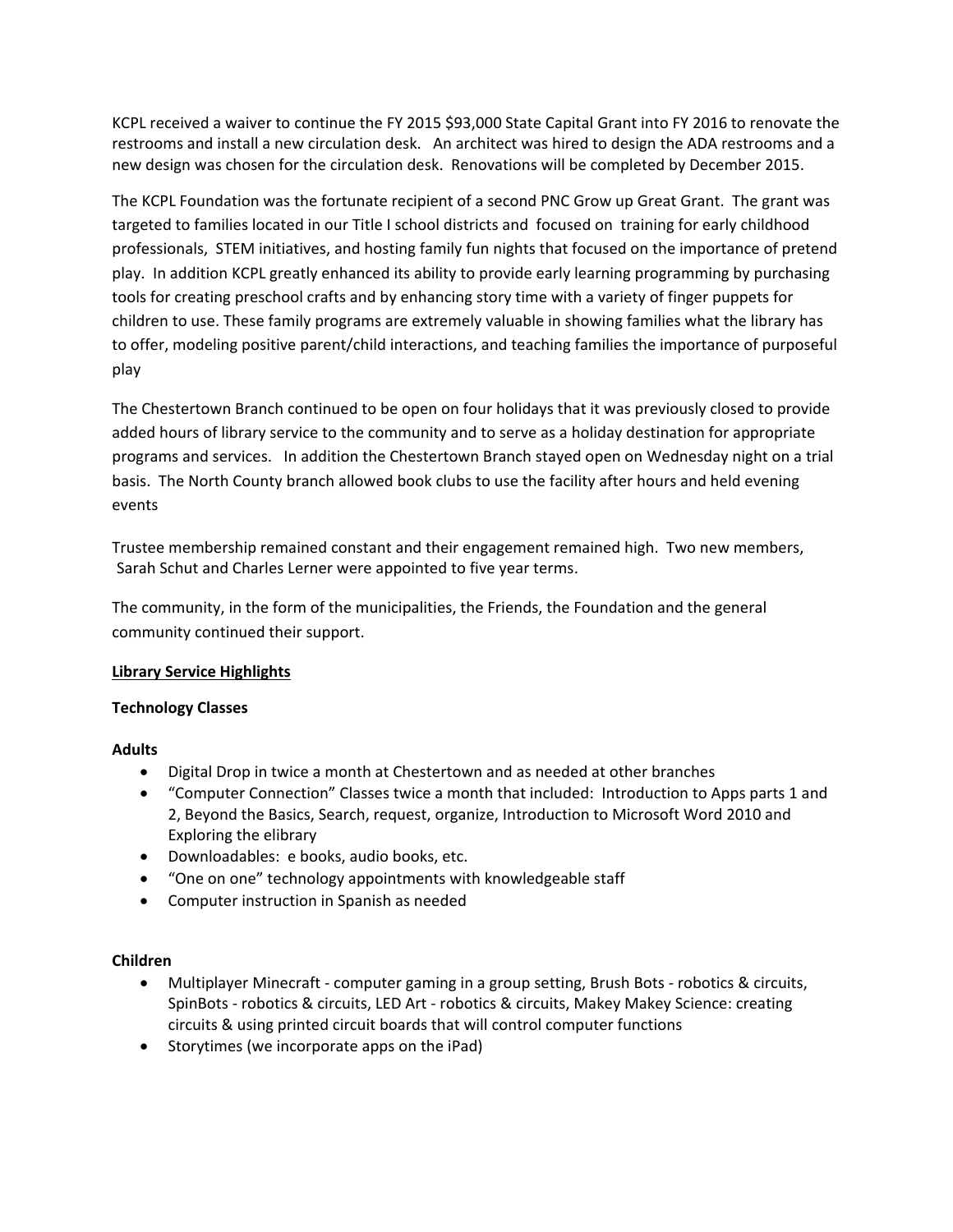# **Children's and Teens Highlights**

## KCPL served 5,673 patrons at 227 youth classes/events

- School visits and tours throughout the year
- Regularly scheduled Storytimes and Baby Storytimes at all locations
- S (Science)T (technology) E (engineering) M (Mathematics) activities : Hello Art, Meet Science; Science Unscripted; Weather the Storm; Aquatic Insects; Dragons and Dreams
- Snackable Stories, Harry Potter Read A Thon, Star Wars Reads Day, Visit from the Tooth Fairy, Polar Express, LED Art
- Teens: Wii Gaming, Teen Book Club, Button Making, Anime Art, HOYAS (Help Our Youth Achieve Success) book Club and Mock Trial, Junior HOYAS activities

# **Adult Highlights**

KCPL served 3,204 patrons at 271 adult classes/events

- Excellent turnout for the FOL annual author event featuring Brad Parks and "Inside the Mind of a Mystery Writer"
- One Maryland One Book events that included book groups at all location, staff member presentation, and Radio Jarocho: Live Music!
- Author events: Coffee and conversation with Andrew Jackson O' Shaughnessy, presentations and signings with Susan Sullam, Anna Gill, Heather Davidson, William Peake
- **•** African American Heritage: Early 20<sup>th</sup> Century African American Success, Researching Kent County African American Ancestor, Native Son: H.H. Garnett

## **Other adult events/classes included:**

- Special National Library Week Programs
- Toy Trains & Model Railroad exhibit
- Saving Seeds (2 programs)
- Handling Stress
- Financial Rules of the Road

## **Ongoing adult classes/opportunities**

Needlecrafters Monthly art exhibits by local artists Four KCPL sponsored book groups and assistance provided to over 10 community book groups Monthly display case exhibits by local organizations Weekly films of classic films for public viewing and discussion Two Writers Groups